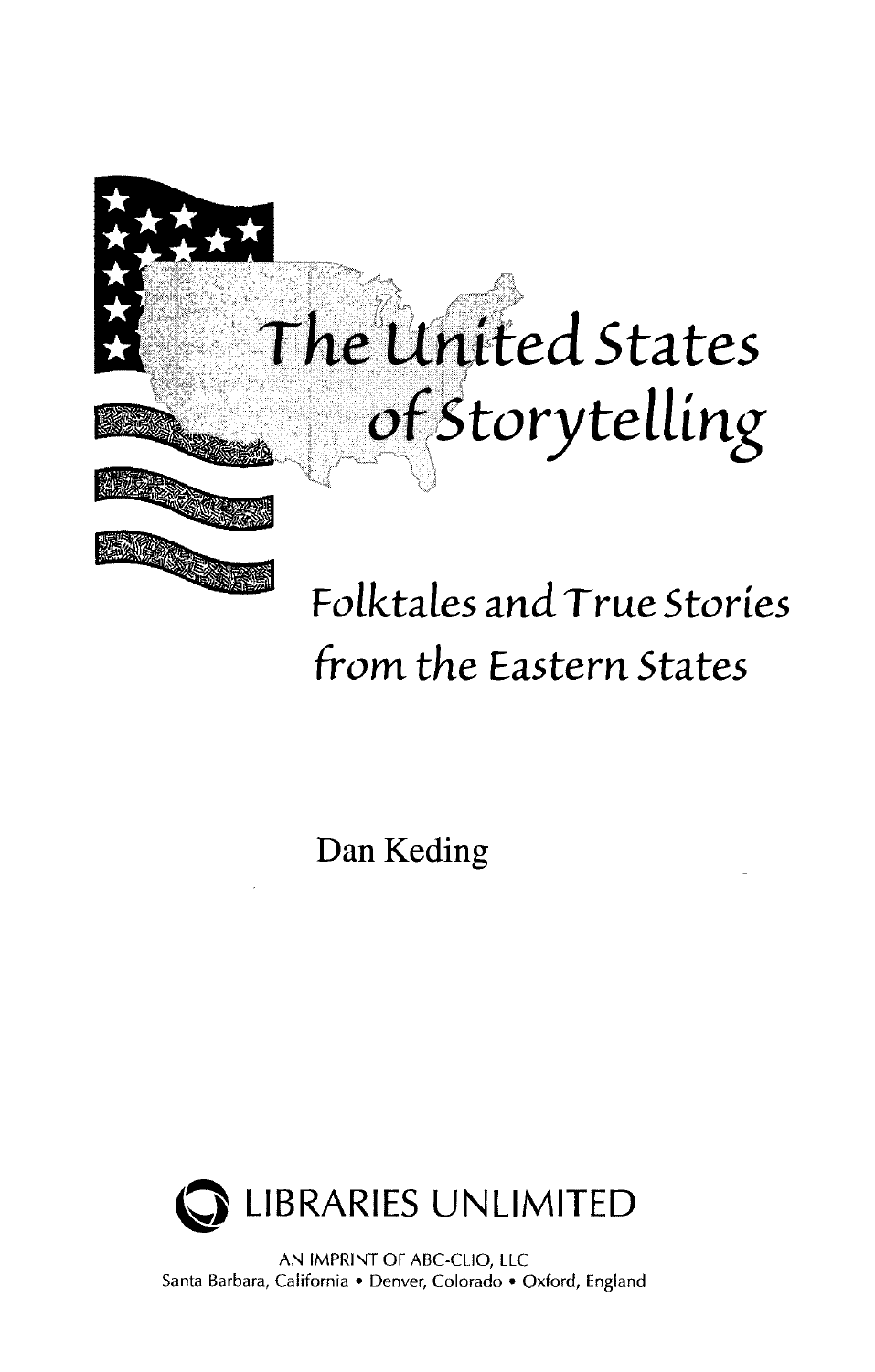## *Contents*

| Wiley and the Hairy Man (African American) $\ldots \ldots \ldots \ldots \ldots$          |  |
|------------------------------------------------------------------------------------------|--|
| Monument to a Pest (Based on True Events) 6                                              |  |
| Journey to the Land of the Tie-Snakes (Creek/Muscogee People) 7                          |  |
| The Preacher and the Bear (African American). 9                                          |  |
|                                                                                          |  |
| Yankee Doodle Soldiers (Based on True Events) 13                                         |  |
|                                                                                          |  |
|                                                                                          |  |
| The Oak Tree Conspirator (Based on True Events) 16                                       |  |
| John Ledyard, America's First Explorer (a True Story) 18                                 |  |
|                                                                                          |  |
|                                                                                          |  |
|                                                                                          |  |
| The Lights of the Enemy (Based on True Events). $\ldots$ 23                              |  |
|                                                                                          |  |
|                                                                                          |  |
| Bringing Legends of the Old World to the New (a True Story) $\ldots$ 28                  |  |
|                                                                                          |  |
| The Fastest Man (African American) $\ldots \ldots \ldots \ldots \ldots \ldots \ldots$ 31 |  |
| The Barefoot Mailman (Based on True Events) 32                                           |  |
| Uncle Monday, the Alligator Shaman (African American) $\ldots$ , ,  34                   |  |
|                                                                                          |  |
|                                                                                          |  |
|                                                                                          |  |
| Brer Rabbit and the Tar Baby (African American) 42                                       |  |
|                                                                                          |  |
| The Game Between the Birds and the Other Animals                                         |  |
|                                                                                          |  |
|                                                                                          |  |
| Nancy Hart, Hero of the Revolution (Based on True Events) 47                             |  |
| The Elephant and the Rooster (Gullah—African American). 49                               |  |
|                                                                                          |  |

 $\ddot{\phantom{0}}$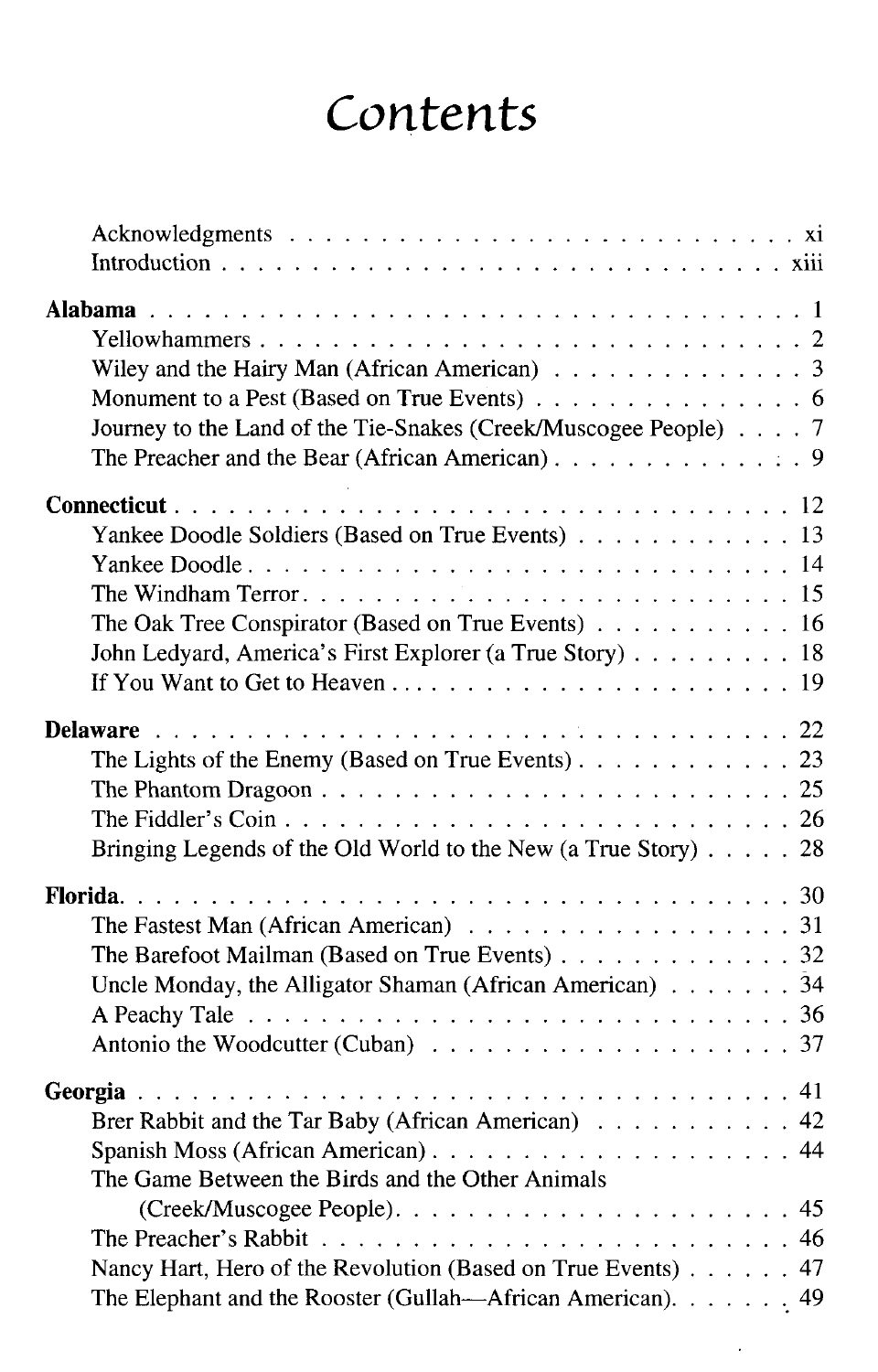| The Great Chicago Fire (a True Story). $\ldots$ 53                                                                                        |  |
|-------------------------------------------------------------------------------------------------------------------------------------------|--|
| Lincoln and the Clary Grove Boys (Based on True Events). 54                                                                               |  |
| Resurrection Mary (a Chicago Ghost Story). 55<br>A Life Worth Living (a True Story) $\ldots \ldots \ldots \ldots \ldots \ldots \ldots 56$ |  |
| The Gypsy Wagon (a True Story by Dan Keding). $\dots \dots \dots \dots \dots$ 58                                                          |  |
|                                                                                                                                           |  |
|                                                                                                                                           |  |
|                                                                                                                                           |  |
| The Dog Who Went to College $\ldots \ldots \ldots \ldots \ldots \ldots \ldots \ldots$ 62                                                  |  |
| Mr. Clark and His Train Ride (by Bob Sander) 64                                                                                           |  |
|                                                                                                                                           |  |
|                                                                                                                                           |  |
|                                                                                                                                           |  |
| How Daniel Met Rebecca (Based on True Events) 72                                                                                          |  |
| The Spindle, the Shuttle, and the Needle (Anglo-American) $\ldots$ 73                                                                     |  |
|                                                                                                                                           |  |
| Why the Deer Has a Short Tail (Shawnee). 77                                                                                               |  |
|                                                                                                                                           |  |
|                                                                                                                                           |  |
| Whose Children? (Natchez) $\ldots \ldots \ldots \ldots \ldots \ldots \ldots \ldots \ldots 82$                                             |  |
| The Talking Eggs (Creole). $\ldots \ldots \ldots \ldots \ldots \ldots \ldots \ldots \ldots 83$                                            |  |
| Annie Christmas and Mike Fink (African American) 85                                                                                       |  |
|                                                                                                                                           |  |
|                                                                                                                                           |  |
|                                                                                                                                           |  |
|                                                                                                                                           |  |
|                                                                                                                                           |  |
| The Poet (a True Story) $\ldots \ldots \ldots \ldots \ldots \ldots \ldots \ldots \ldots \ldots$<br>The Doctor and His Servant (French) 94 |  |
|                                                                                                                                           |  |
|                                                                                                                                           |  |
| A Ride for a Bride (Based on True Events). 100                                                                                            |  |
| One for Me, One for You (African American) 102                                                                                            |  |
| The Singing Geese $\ldots \ldots \ldots \ldots \ldots \ldots \ldots \ldots \ldots \ldots \ldots 103$                                      |  |
| The Tablecloth, the Donkey, and the Club (Anglo-American). 104                                                                            |  |
|                                                                                                                                           |  |
| Esther Dudley's House (Based on True Events) 108                                                                                          |  |
| Rose (Anglo-American). $\ldots \ldots \ldots \ldots \ldots \ldots \ldots \ldots \ldots 110$                                               |  |
| The Bravery of Josiah Breeze (Based on True Events). 112                                                                                  |  |
|                                                                                                                                           |  |
|                                                                                                                                           |  |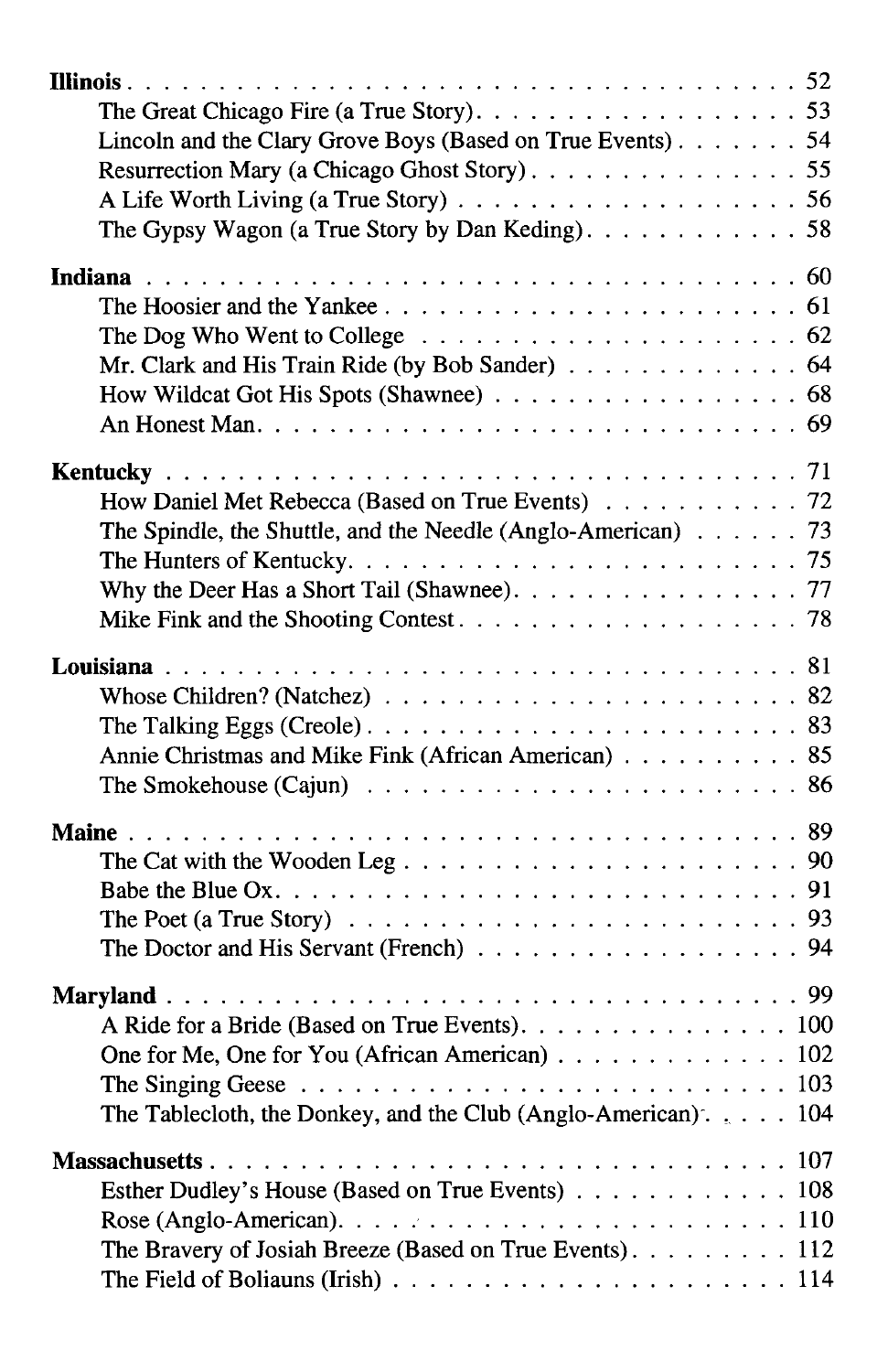| The Storylamp (a True Story by Jenifer Strauss). 119                                                  |  |     |
|-------------------------------------------------------------------------------------------------------|--|-----|
|                                                                                                       |  |     |
| Straighten Up and Fly Right (African American). 122                                                   |  |     |
|                                                                                                       |  |     |
|                                                                                                       |  |     |
| Casey Jones: A Hero in Song and Story (Based on True Events) 129                                      |  |     |
| The Hunting Dog of the Tombigbee Bottoms 131                                                          |  |     |
| The Hunter and the Alligator (Choctaw) $\ldots \ldots \ldots \ldots \ldots \ldots 132$                |  |     |
|                                                                                                       |  |     |
| The Talking Snake $\ldots \ldots \ldots \ldots \ldots \ldots \ldots \ldots \ldots \ldots \ldots 135$  |  |     |
|                                                                                                       |  |     |
| Playing Godfather (African American). 138                                                             |  |     |
|                                                                                                       |  |     |
|                                                                                                       |  |     |
|                                                                                                       |  |     |
|                                                                                                       |  |     |
|                                                                                                       |  |     |
|                                                                                                       |  |     |
|                                                                                                       |  |     |
| The Double Trial (Based on True Events) 151                                                           |  |     |
| The Fiddle Contest $\ldots \ldots \ldots \ldots \ldots \ldots \ldots \ldots \ldots \ldots \ldots 152$ |  |     |
|                                                                                                       |  |     |
| Bringing the Future to Light (a True Story) $\ldots \ldots \ldots \ldots \ldots 155$                  |  |     |
| The Jersey Devil $\ldots \ldots \ldots \ldots \ldots \ldots \ldots \ldots \ldots \ldots \ldots 156$   |  |     |
|                                                                                                       |  |     |
|                                                                                                       |  |     |
| Elizabeth Blackwell, the First Woman Doctor in America (a True Story) 160                             |  |     |
| A Voice for Those Who Can't Speak (a True Story) 162                                                  |  |     |
| La Guardia Fines the Courtroom (a True Story) 163                                                     |  |     |
|                                                                                                       |  |     |
| Be Careful What You Flush (an Urban Legend) 166                                                       |  |     |
|                                                                                                       |  |     |
|                                                                                                       |  |     |
|                                                                                                       |  |     |
| The Ride of Betsy Dowdy (a True Story). $\ldots \ldots \ldots \ldots \ldots \ldots 172$               |  |     |
| Laying Out Mrs. Fox (a True Story by Donald Davis) 173                                                |  |     |
| Hatteras Jack (Based on True Events) 176                                                              |  |     |
|                                                                                                       |  |     |
| Johnny Appleseed (Based on True Events). 181                                                          |  |     |
|                                                                                                       |  | 183 |
|                                                                                                       |  |     |
|                                                                                                       |  | 185 |
| The Star Sisters (Shawnee) $\ldots \ldots \ldots \ldots \ldots \ldots \ldots \ldots \ldots 186$       |  |     |
|                                                                                                       |  |     |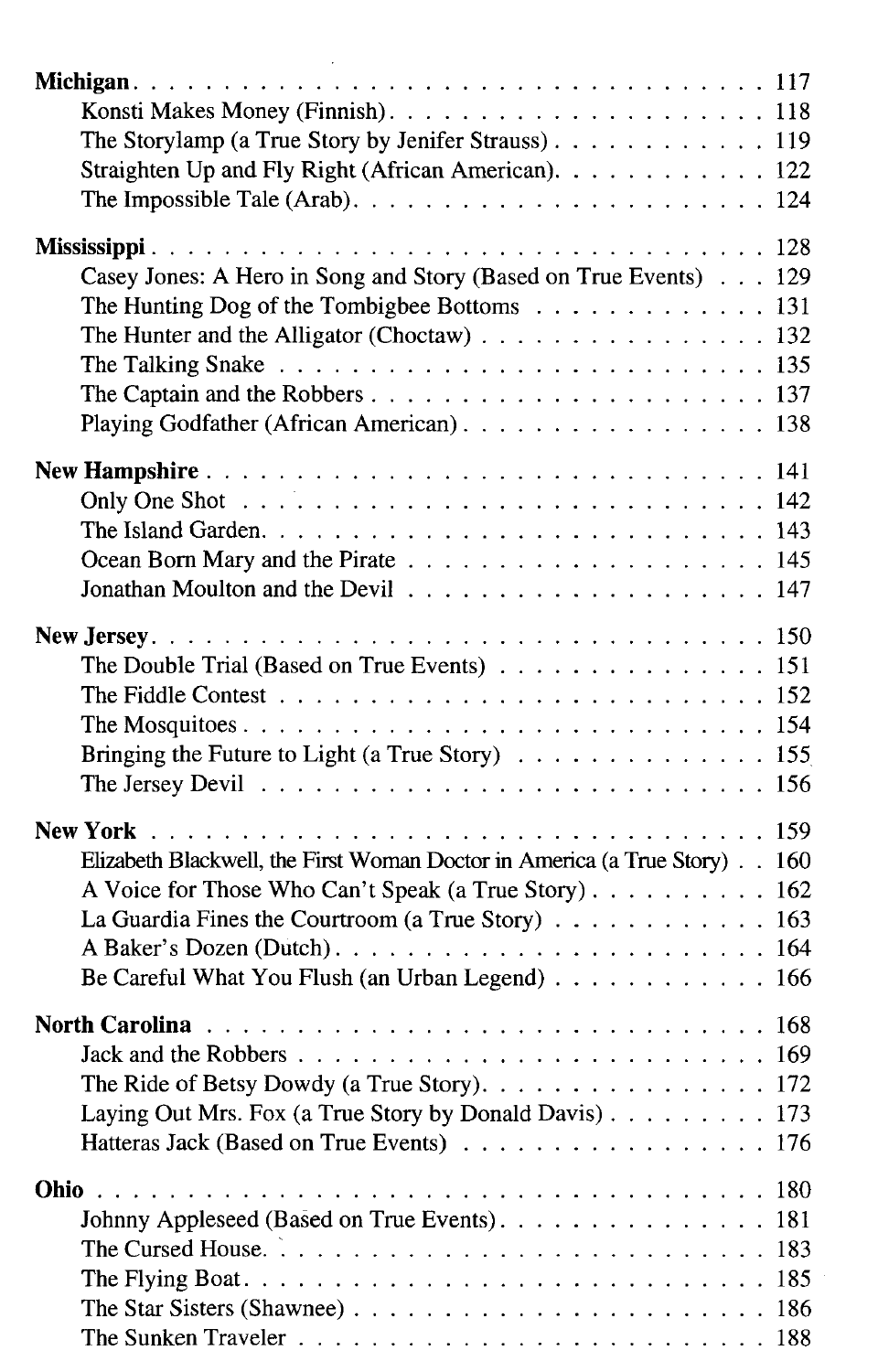| The Last Party at Printz Hall $\ldots \ldots \ldots \ldots \ldots \ldots \ldots \ldots \ldots$ 193 |  |  |
|----------------------------------------------------------------------------------------------------|--|--|
|                                                                                                    |  |  |
| The Rabbit and the Bear (Pennsylvania Dutch). $\ldots \ldots \ldots \ldots \ldots$ 197             |  |  |
| Hoop Snakes (as Told by Alan Irvine) $\ldots \ldots \ldots \ldots \ldots \ldots \ldots$            |  |  |
|                                                                                                    |  |  |
| The Lighthouse Keeper (a True Story) $\ldots \ldots \ldots \ldots \ldots \ldots 202$               |  |  |
|                                                                                                    |  |  |
|                                                                                                    |  |  |
|                                                                                                    |  |  |
|                                                                                                    |  |  |
|                                                                                                    |  |  |
|                                                                                                    |  |  |
| Flying Africans (African American) 212                                                             |  |  |
| The Mule That Could Talk (African and European American). 214                                      |  |  |
| Elija's Remarkable Gift of Prophecy (African American) 215                                         |  |  |
|                                                                                                    |  |  |
|                                                                                                    |  |  |
| John Sevier and the Lost State of Franklin (a True Story) 220                                      |  |  |
| The Race (Based on True Events) $\ldots$ 221                                                       |  |  |
|                                                                                                    |  |  |
| The Bell Witch $\ldots \ldots \ldots \ldots \ldots \ldots \ldots \ldots \ldots \ldots$             |  |  |
|                                                                                                    |  |  |
|                                                                                                    |  |  |
|                                                                                                    |  |  |
|                                                                                                    |  |  |
|                                                                                                    |  |  |
| Every Hero Needs Some Help (Based on True Events) 235                                              |  |  |
|                                                                                                    |  |  |
|                                                                                                    |  |  |
|                                                                                                    |  |  |
| Jack and His Lump of Silver (Anglo-American; Collected                                             |  |  |
| by Rex Stephenson from Raymond Sloan) 240                                                          |  |  |
| The Angel of Marye's Heights (Based on True Events) 244                                            |  |  |
|                                                                                                    |  |  |
|                                                                                                    |  |  |
|                                                                                                    |  |  |
| Who Haunts These Halls? (Based on True Events). $\ldots$ 251                                       |  |  |
| The Whetstone (Based on True Events) $\ldots \ldots \ldots \ldots \ldots \ldots 252$               |  |  |
|                                                                                                    |  |  |
|                                                                                                    |  |  |

 $\epsilon$